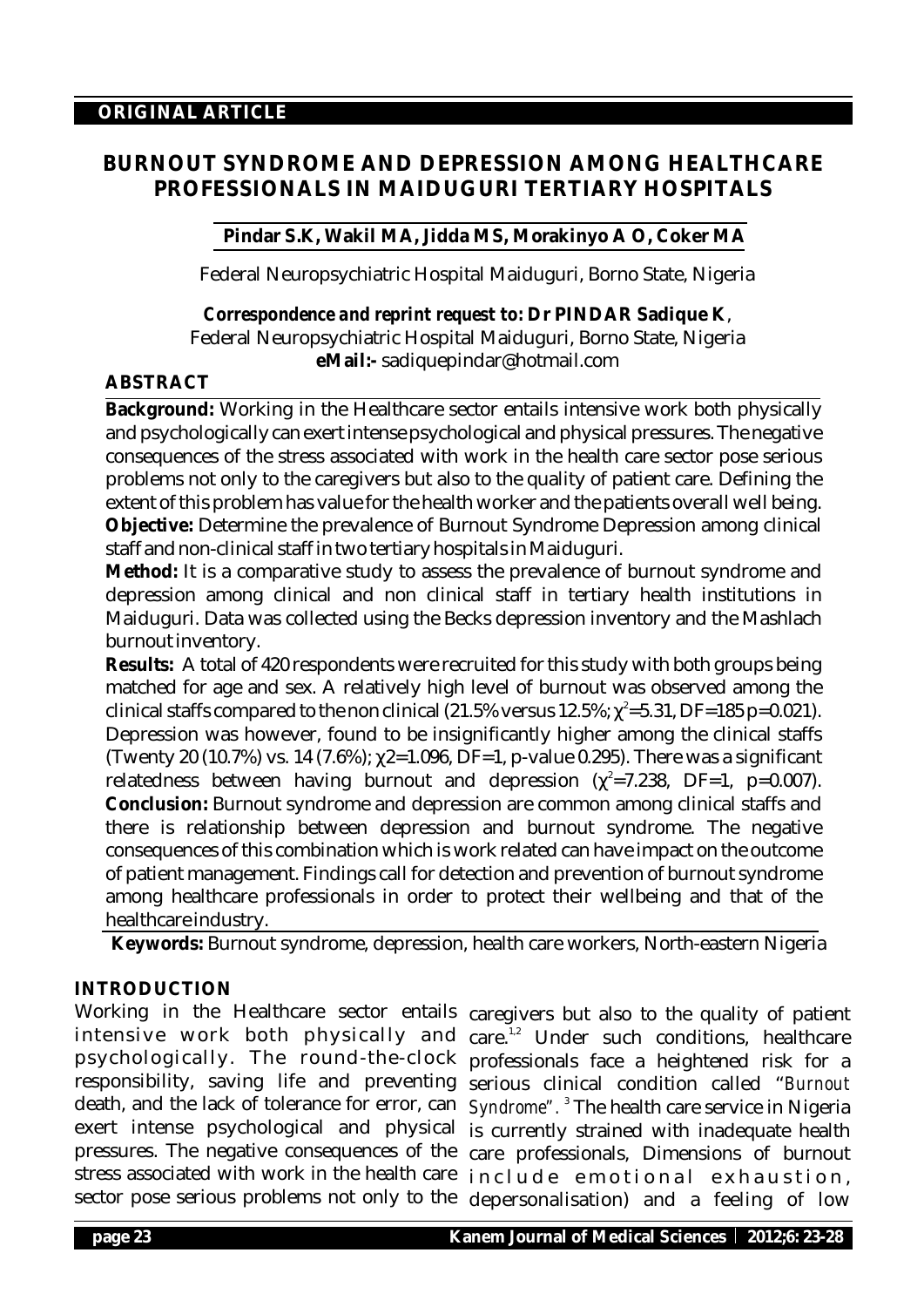accomplishment and professional failure. clinical staff of hospitals UMTH &FNPH and According to the International Classification of literate in English. Participants gave informed Diseases<sup>4</sup> depression is a disorder characterised consent. A prevalence of 50% was reported by the presence of three cardinal symptoms, among health workers in Ibadan<sup>5</sup>. The sample namely loss of interest and enjoyment, size was therefore calculated using prevalence depressed mood and reduced energy leading of 50% & at a confidence level of 95%. Sample to increased fatigability and diminished size for estimated population of 500 which is < activity.

Currently there is a dearth of information sample was selected using a proportional regarding stress-related problems such as stratified sampling technique. Burnout Syndrome in north-eastern part of Nigeria, Thus with these attendant problem, The population of clinical staff was then research aimed at determining the prevalence, grouped, according to job description, into and understanding of the socio-demographic doctors, nurses, pharmacists, occupational variables associated with Burnout Syndrome as  $\,$  therapist/  $\,$  physiotherapists and social workers  $\,$ well as Depression among health care with proportions of 142/500, 260/500, 35/500, professionals at Tertiary Healthcare levels in 23/500, 30/500 respectively (500 being the total Maiduguri North-Eastern Nigeria.

**Aims And Objectives of the Study**-Hospital - 83). The non-clinical staffs were Determine the prevalence of

1) Burnout Syndrome

clinical staff in two tertiary hospitals in library, hospital security. The proportions were Maiduguri namely, University Teaching 180/450, 101/450, 50/450, 21/450 65/450, Hospital Maiduguri & Federal respectively, (450 being the sum total of senior Neuropsychiatry Hospital Maiduguri.

3) Identify the socio-demographic parameters  $\rm\,H\,ospital$  - 361 - and the Federal associated with these conditions in the health Neuropsychiatric Hospital -79 . The subjects for care professionals.

#### **MATERIALS AND METHOD**

The study was carried out in two tertiary healthcare institutions located in Maiduguri, namely the University Teaching Hospital, Maiduguri, and the Federal Neuro-psychiatric collected using the following instruments: Hospital, north-eastern sub-region of Nigeria. This was a comparative cross sectional study of Maslach Burnout Inventory (MBI). 3. Beck the prevalence of Burnout Syndrome and Depression Inventory (BDI-II)  $2^{\text{nd}}$  edition. Depression between clinical and non-clinical staff groups of subject were studied. They were RESULTS 1) An index group of clinical staff 2) The study population consisted of 432 subjects, Comparison group of non-clinical staff 216 clinical staff and 216 non-clinical staff. matched for gender and age.

10,000 was utilized to arrive at the 216 for clinical and 216 for non-clinical staff. The

2) Depression among clinical staff and non-engineering/works & maintenance, hospital sum of the clinical staff in University Teaching Hospital - 417 and Federal Neuropsychiatry grouped into senior staff of central administration, finance/hospital records, non-clinical staff in the University Teaching the two groups were randomly selected and matched for age and sex. Ethical clearance and approval was obtained from the Research Ethical Committees of the University Teaching Hospital Maiduguri and the Federal Neuropsychiatric hospital respectively.The data were 1.Socio-demographic Questionnaire. 2.

Subjects must be serving clinical and non-incomplete questionnaire with missing data. However, among the clinical staff, 19 did not return their questionnaire, 11 returned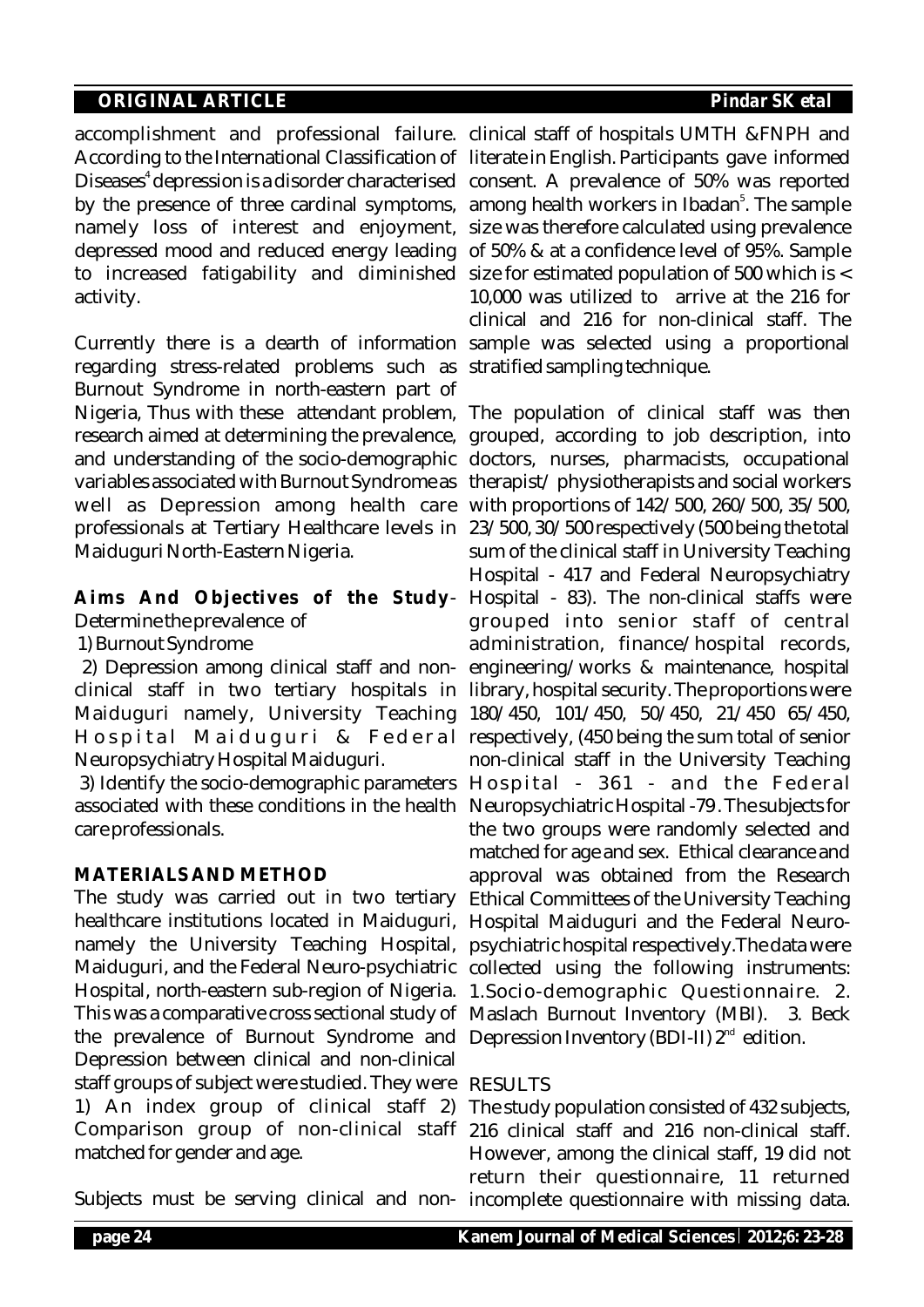Among the non-clinical staff, 20 did not return Prevalence of overall burnout was higher their questionnaires, 12 returned questionnaire with missing data. This left a total of 370 questionnaires (186 clinical and 184 non-clinical) for analysis, amounting to 84.86% completed and analysable responses.

|                | Socio-demographic<br>Variable | Non-clinical<br>group<br>Frequency (%)<br>$N = 184$ | Clinical group<br>Frequency (%)<br>$N = 186$ |
|----------------|-------------------------------|-----------------------------------------------------|----------------------------------------------|
| Gender         | Male                          | 117(63.5)                                           | 127(68.3)                                    |
|                | Female                        | 67(36.5)                                            | 59(31.7)                                     |
|                |                               |                                                     |                                              |
| Age groups     | $<$ 35                        | 76(41.3)                                            | 76(40.8)                                     |
| (years)        | 35-49                         | 94(51.0)                                            | 101(54.3)                                    |
|                | $50 - 65$                     | 13(7.0)                                             | 8(4.3)                                       |
|                | >65                           | 1(0.7)                                              | 1(0.5)                                       |
| Marital Status | Married                       | 139(75.5)                                           | 133(71.5)                                    |
|                | Single                        | 38(21.7)                                            | 41(22.5)                                     |
|                | Widowed                       | 3(1.4)                                              | 7(3.3)                                       |
|                | Separated/Divorced            | 3(1.4)                                              | 5(2.7)                                       |
| Profession     | <b>Doctors</b>                |                                                     | 55(29.5)                                     |
|                | <b>Nurses</b>                 |                                                     | 98.9(52.7)                                   |
|                | Pharmacists                   |                                                     | 13(7.0)                                      |
|                | Social workers                |                                                     | 10(5.4)                                      |
|                | Occupational/Physiotherapists |                                                     | 10(5.4)                                      |
|                | <b>Administrators</b>         | 70(38.2)                                            |                                              |
|                | Finance/Hospital records      | 42(22.8)                                            |                                              |
|                | Works & Engineering           | 29(15.7)                                            |                                              |
|                | Security                      | 35(18.8)                                            |                                              |
|                | Library                       | 8(4.5)                                              |                                              |
| No of          | $=10$                         | 118(64.1)                                           | 111(59.6)                                    |
| years in       | $11 - 20$                     | 46((25.2)                                           | 54(29.0)                                     |
| service        | $21 - 30$                     | 16(8.6)                                             | 18(9.6)                                      |
|                | $= 31$                        | 4(2.1)                                              | 3(1.8)                                       |
|                |                               |                                                     |                                              |

#### *Table 1***: Sociodemographic profile of the groups**

Out of the 186 clinical staff, 68.3% were males and 31.7% were females. And of the 184 non-clinical staff, 63.5% were males and 36.5% were females. The ages of the respondents ranged from 24 to 64 years with a mean age of 36.84 years (SD  $\pm$ 7.412) for the clinical group and age range of 21 to 60 with a mean age of 36.76 years (SD  $\pm$ 7.492) for the non-clinical group.





among clinical staff than the non-clinical staff 21.5% versus 12.5% and the difference was statistically significant ( $^2$ =5.31, DF=185 p=0.021).On the emotional exhaustion subscale the prevalence were 77.4% versus 63.6% for clinical and non-clinical groups respectively. But the difference was still statistically significant (  $^{2}$ =8.516, DF=1 p=0.004) ( Table 2, ).

# *Table 2:* **Comparison of emotional exhaustion (EE) in Clinical and nonclinical staff**

| Category              | Emotional<br>exhaustion<br>Positive (%) | Emotional<br>exhaustion<br>Negative (%) | Total (%) | Chi-<br>square<br>(2) | Р-<br>Value |
|-----------------------|-----------------------------------------|-----------------------------------------|-----------|-----------------------|-------------|
| Clinical<br>staff     | 144(77.4)                               | 42(22.6)                                | 186(100)  |                       |             |
| Non-clinical<br>staff | 117(63.6)                               | 67(36.4)                                | 184(100)  | 8.516                 | 0.004       |

# *Table 3:* **Socio-demographic Correlates of overall Burnout in clinical staff**

| Variables             | Overall        | No        | Chi-    | Degree of    | $P -$ |
|-----------------------|----------------|-----------|---------|--------------|-------|
|                       | <b>Burnout</b> | Overall   | square  | Freedom(df   | Value |
|                       | $Freq$ %)      | Burnout   | $(x^2)$ | )            | (P)   |
|                       |                | $Freq$ %) |         |              |       |
| Gender                |                |           |         |              |       |
| Male                  | 20(50)         | 107(73.2) |         |              |       |
| Female                | 20(50)         | 39(26.8)  | 7.862   | $\mathbf{1}$ | 0.005 |
| <b>Marital Status</b> |                |           |         |              |       |
| Married               | 27(67.5)       | 106(72.6) | 0.401   | 1            | 0.870 |
| Not Married           | 13(32.5)       | 40(27.3)  |         |              |       |
| Age groups            |                |           |         |              |       |
| < 35                  | 13(32.5)       | 62(42.4)  | 3.745   |              |       |
| 35-49                 | 26(65.5)       | 76(52.0)  |         | 3            | 0.434 |
| $50 - 65$             | 1(3.5)         | 7(4.8)    |         |              |       |
| >65                   | 0(0.0)         | 1(0.6)    |         |              |       |
| Years in              |                |           |         |              |       |
| Service               | 17(40.0)       | 94(64.5)  |         |              | 0.049 |
| $=10$                 | 17(47.5)       | 46(33.5)  | 11.218  | 3            |       |
| $11 - 20$             | 4(10.0)        | 14(9.5)   |         |              |       |
| $21 - 30$             | 1(2.5)         | 2(1.5)    |         |              |       |
| $= 31$                |                |           |         |              |       |
| Professional          |                |           |         |              |       |
| category              |                |           |         |              |       |
| <b>Doctors</b>        | 10(25)         | 45(30.8)  |         |              |       |
| <b>Nurses</b>         | 24(60.0)       | 74(50.6)  |         |              |       |
| Pharmacists           | 2(5.0)         | 11(7.6)   | 5.845   | 4            | 0.211 |
| Social workers        | 3(7.5)         | 7(4.7)    |         |              |       |
| Physic/Occup          | 1(2.5)         | 9(6.3)    |         |              |       |
| v Therapists          |                |           |         |              |       |
| Supervisory           |                |           |         |              |       |
| role                  | 11(27.5)       | 38(26)    | 0.027   | 1            | 0.211 |
| Yes                   | 29(72.5)       | 108(74)   |         |              |       |
| No                    |                |           |         |              |       |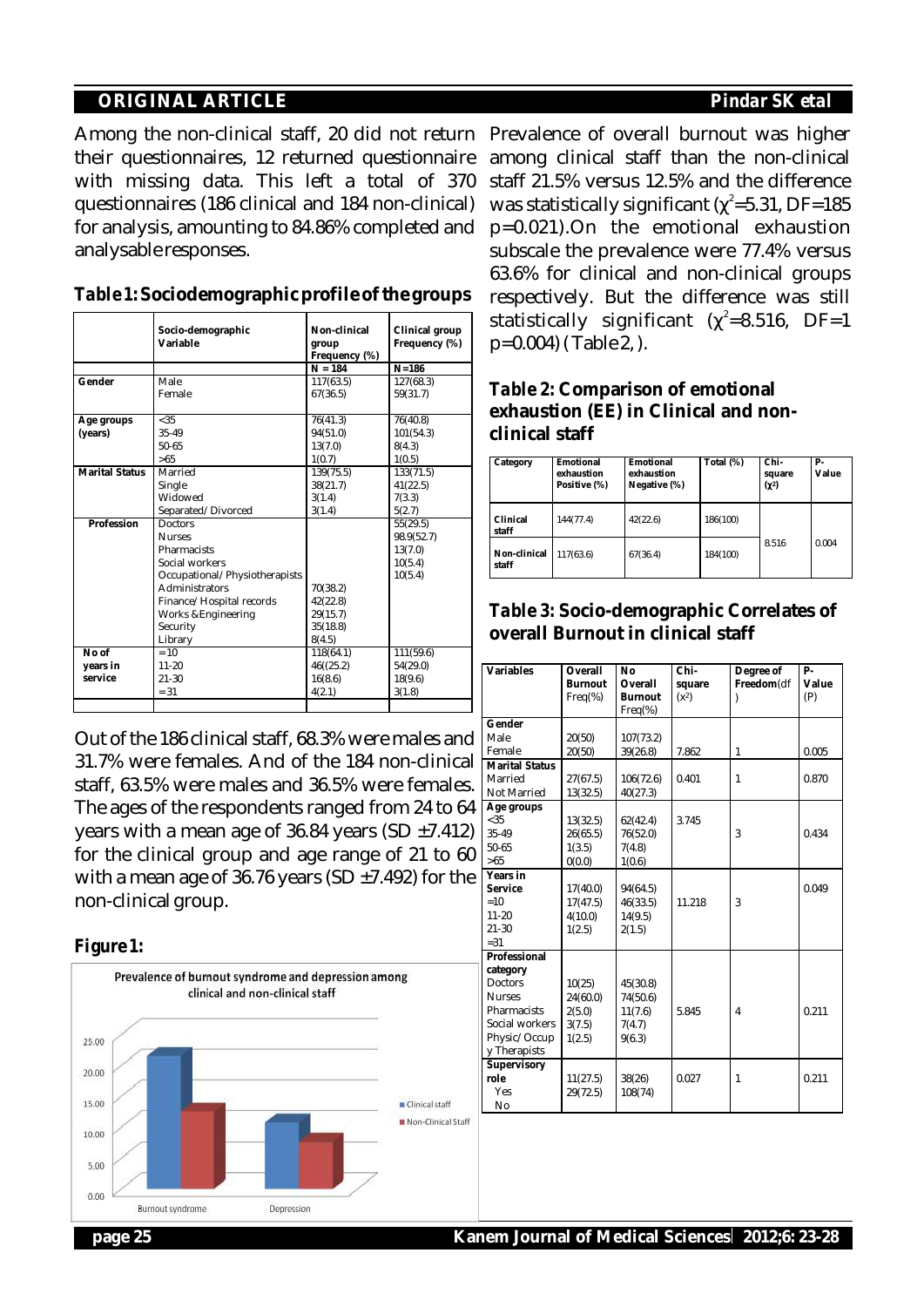*Table 4:* **Prevalence of Overall Burnout in Clinical staff according to gender**

| Gender | Overall | No overall | Prevalence of          |
|--------|---------|------------|------------------------|
|        | Burnout | Burnout    | <b>Overall Burnout</b> |
| Male   |         | 107        | 15.7                   |
| Female |         | 39         | 33.9                   |

Among clinical staff that had overall burnout 17(40) belong to the group with <10 years in service while1(2.5) of clinical staff with overall burnout came from the group with> 30 years in Nine (22.5%) of those found positive for overall service, the observed difference within the groups was found to be statistically significant  $($   $^2$  = 6.035, df=3, p = 0.049) (Table3) In this study frequency of burnout among females is higher than that of males (33.9% versus 15, 7%) and with a statistically significant difference  $\int_{0}^{2}$ = 7.862, df=1,  $p = 0.005$ ) (Table 4).

*Table 5:* **Sociodemographic correlates of depression in clinical staff**

| Variables             | Depressio | No         | Chi-    | Degree of    | P-    |
|-----------------------|-----------|------------|---------|--------------|-------|
|                       | n         | depression | square  | freedom(d    | Value |
|                       | $Freq$ %) | $Freq$ %)  | $(X^2)$ | f)           | (P)   |
| Gender                |           |            |         |              |       |
| Male                  | 10(50.0)  | 117(70.4)  |         | $\mathbf{1}$ |       |
| Female                | 10(50.0)  | 49(29.6)   | 5.427   |              | 0.043 |
|                       |           |            |         |              |       |
| <b>Marital Status</b> |           |            |         |              |       |
| Married               | 11(55.0)  | 122(73.4)  | 2.996   | $\mathbf{1}$ | 0.083 |
| Not Married           | 9(45.0)   | 44(26.6)   |         |              |       |
| Age groups            |           |            |         |              |       |
| < 35                  | 8(40.0)   | 62(37.3)   |         |              |       |
| 35-49                 | 11(55.0)  | 96(57.8)   | 3.456   | 3            | 0.485 |
| $50 - 65$             | 1(5.0)    | 7(4.2)     |         |              |       |
| >65                   | 0(0.0)    | 1(0.7)     |         |              |       |
| Years in              |           |            |         |              |       |
| Service               | 9(45.0)   | 102(61.4)  |         | 3            |       |
| $=10$                 | 9(45.0)   | 35(28.0)   | 4.284   |              | 0.747 |
| $11 - 20$             | 2(10.0)   | 16(9.6)    |         |              |       |
| $21 - 30$             | 0(0.0)    | 3(1.0)     |         |              |       |
| $= 31$                |           |            |         |              |       |
|                       |           |            |         |              |       |
| Supervisory           |           |            |         |              |       |
| role                  | 4(20.0)   | 46(27.7)   | 0.485   | $\mathbf{1}$ | 0.486 |
| Yes                   | 16(80.0)  | 120(72.3)  |         |              |       |
| No                    |           |            |         |              |       |

# *Table 6:* **The Prevalence of Depression in Clinical staff according to gender**

|        | Gender   Depression   No Depression   Prevalence of |            |
|--------|-----------------------------------------------------|------------|
|        |                                                     | Depression |
| Male   | 117                                                 | 7.8        |
| Female | 49                                                  | 26.9       |

The prevalence of depression in male and female was 7.8% versus 26.9% and difference was statistically significant ( $^2$  = 3.427, DF=1 p = 0.043). (Table 6).

# *Table 7:* **Association between Overall burnout and Depression in Clinical Staff**

| Variable              | Depressed (%) | Not<br>depressed<br>$(\%)$ | $Chi-square(2)$ | p-value |
|-----------------------|---------------|----------------------------|-----------------|---------|
| Overall<br>burnout    | 9(22.5)       | 31(77.5)                   |                 |         |
| No overall<br>burnout | 11(7.5)       | 135(92.5)                  | 7.328           | 0.007   |

burnout had depression in contrast to 11(7.5%) of those who were found to be negative for overall burnout and had depression with a statistically significant difference  $(2=7.238,$ DF=1, p=0.007) (Table 7)

*Table 8:* **Prevalence of Depression in clinical and non-clinical staff**

| Category              | Depression<br>positive (%) | Depression<br>Negative<br>(%) | Total<br>(% ) | Chi-square<br>$(X^2)$ | P-value<br>(P) |
|-----------------------|----------------------------|-------------------------------|---------------|-----------------------|----------------|
| Clinical staff        | 20(10.7)                   | 166(99.3)                     | 186(100)      |                       |                |
| Non-clinical<br>staff | 14(7.6)                    | 170(92.4)                     | 184(100)      | 1.096                 | 0.295          |

Twenty 20(10.7%) respondents of the clinical staff had depression on the BDI scale, while 14(7.6%) respondents of non-clinical staff had depression on the BDI scale, and the difference was not statistically significant ( $^{2}$ =1.096, DF=1, p-value 0.295) (table 8 & figure 1).

#### **DISCUSSION**

In this study, Burnout Syndrome and Depression of the clinical and non-clinical staff were determined and compared. The sociodemographic variables associated with Burnout Syndrome and Depression among clinical staff were subsequently assessed.

There was a male preponderance (68.3%) with male to female ratio of 2.1:1, even though the sex ratio of male to female in the employment list is about 3.3:1. Probably this is because of gender inequality in acquiring education between the sexes in northern Nigeria. More emphasis culturally is placed on male child education and also because training in the health care profession is usually tasking and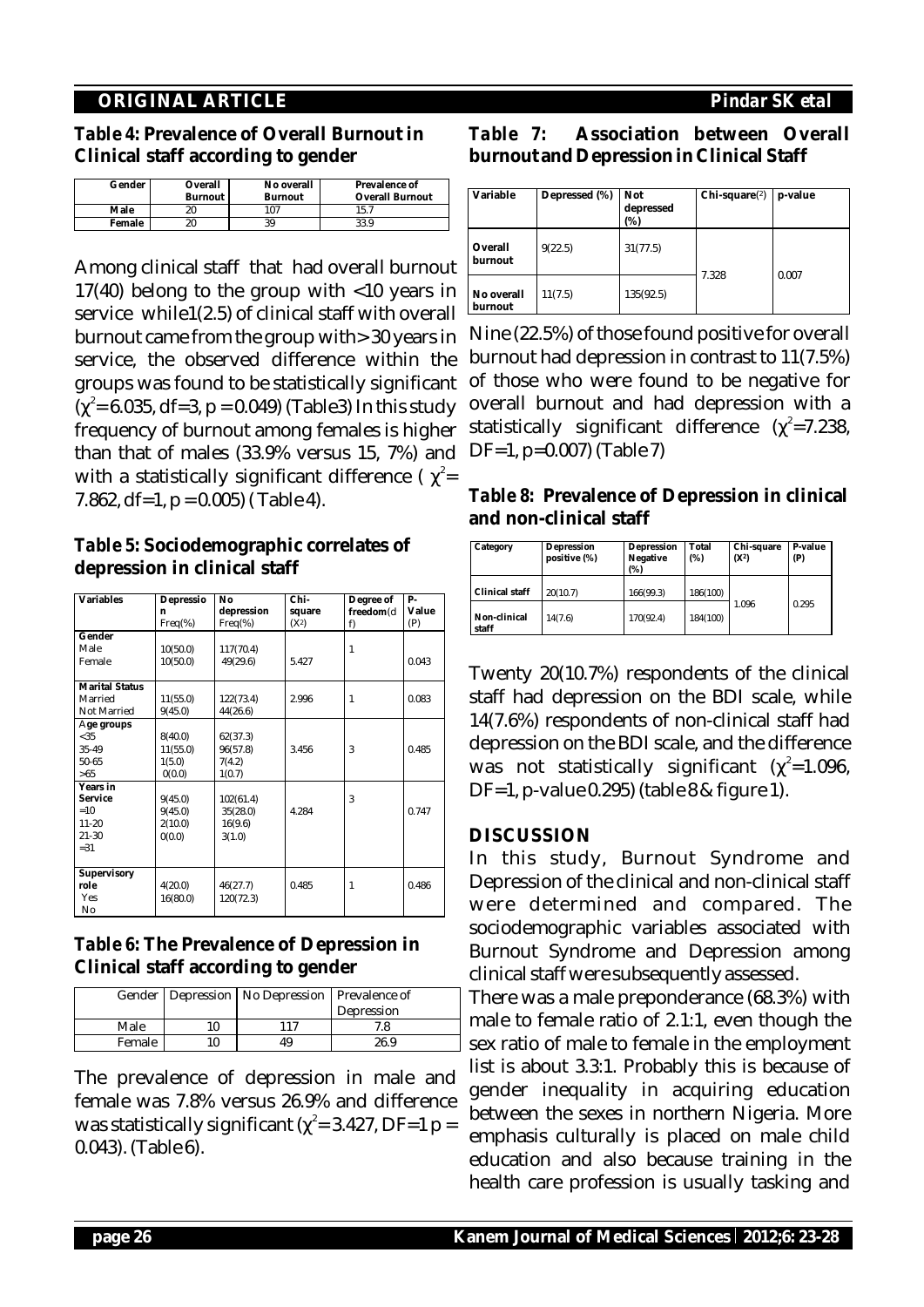competitive .The prevalence of 77.4% on the EE **Limitations Of The Study-** The use of selfsub dimension of MBI found in clinical staff reporting symptom inventory for assessing was close to rate of 75% reported in brazil<sup>6</sup>. The depression which is inadequate because the prevalence of 21.5% on the overall MBI scale duration and clinical validity of symptoms found in this study was close to 24.1% reported  $\,$  remain  $\,$  unknown $\,/\,$  the  $\,$  use  $\,$  of  $\,$  depressive in Brazil.<sup>6</sup> However, this is less than the average component of Composite International moderate to high level of overall MBI score of Diagnostic Interview (CIDI) is likely to give 38% seen in Mathari, Psychiatric health more objective assessment of Depression. workers reported in kenya.<sup>7</sup> The rates of Some-staff-carries-out-both-administrative-andburnout reported in Africa and Latin America clinical work making it difficult to place them were generally higher than in United States appropriately into clinical and non-clinical which is a more advanced country in terms of staff. regulating psychosocial occupational hazards.

The rates of depression obtained for clinical and non-clinical staff were (10.7%) and 7.6% respectively, and there was no statistically significant difference between the two groups. The findings were consistent with 10% estimated for community with well served healthcare facilities determined by local 8 studies.

One third (33.9%) of the females experienced burnout than the (15.7%) male in the clinical **CONCLUSIONS** group with statistically significant difference, which is in keeping with other findings<sup>9</sup> that sex of health workers was significantly associated with high level of burnout in Spain, while a study in South Africa hospital workers showed no significant difference in burnout between the genders when study was carried out among Caucasians. $10$  This probably has to do with the vulnerability of the gender to psychosocial hazard and the combined demand of home and work life which might be more adhered to in need of health workers with view of early some parts of the world than others. In this study, of all the sociodemographic variables studied only gender was found to be significantly associated with depression, with female clinical staff being more likely to develop depression than men. A local study also reported in Oyo state that depression was found to be more prevalent in women than men. $11$  A significant association was also observed between depression and overall burnout on the MBI scale among clinical staff.

# **RECOMMENDATIONS**

There is the need to provide stress management services to healthcare professionals with emphasis on stress prevention and creating salutary hospital environment.

Creating awareness among health workers about the sociodemographic risk factors of Burnout syndrome and Depression among clinical staff.

The study showed moderate burnout levels in all categories of clinical staffs of tertiary health institutions in Maiduguri. there was significant association between Burnout Syndrome and Depression among clinical staff. Such findings call for detection and prevention of burnout among healthcare professionals in order to protect their wellbeing and that of the healthcare industry. Measures therefore need to be undertaken to address the mental health detection and reduction of disability.

# **REFERENCES**

- 1 Grunfeld E, Whelan J, Zitzelsberger L. Cancer Care Workers in Ontario: Prevalence of burnout, job stress, and job Satisfaction. *Canadian Medical Association Journal*. July 25, 2000; 163(2): 30-34
- 2 Maslach C, Jackson SE. The Maslach Burnout Inventory  $(2<sup>nd</sup> Ed.)$  Palo Alto,